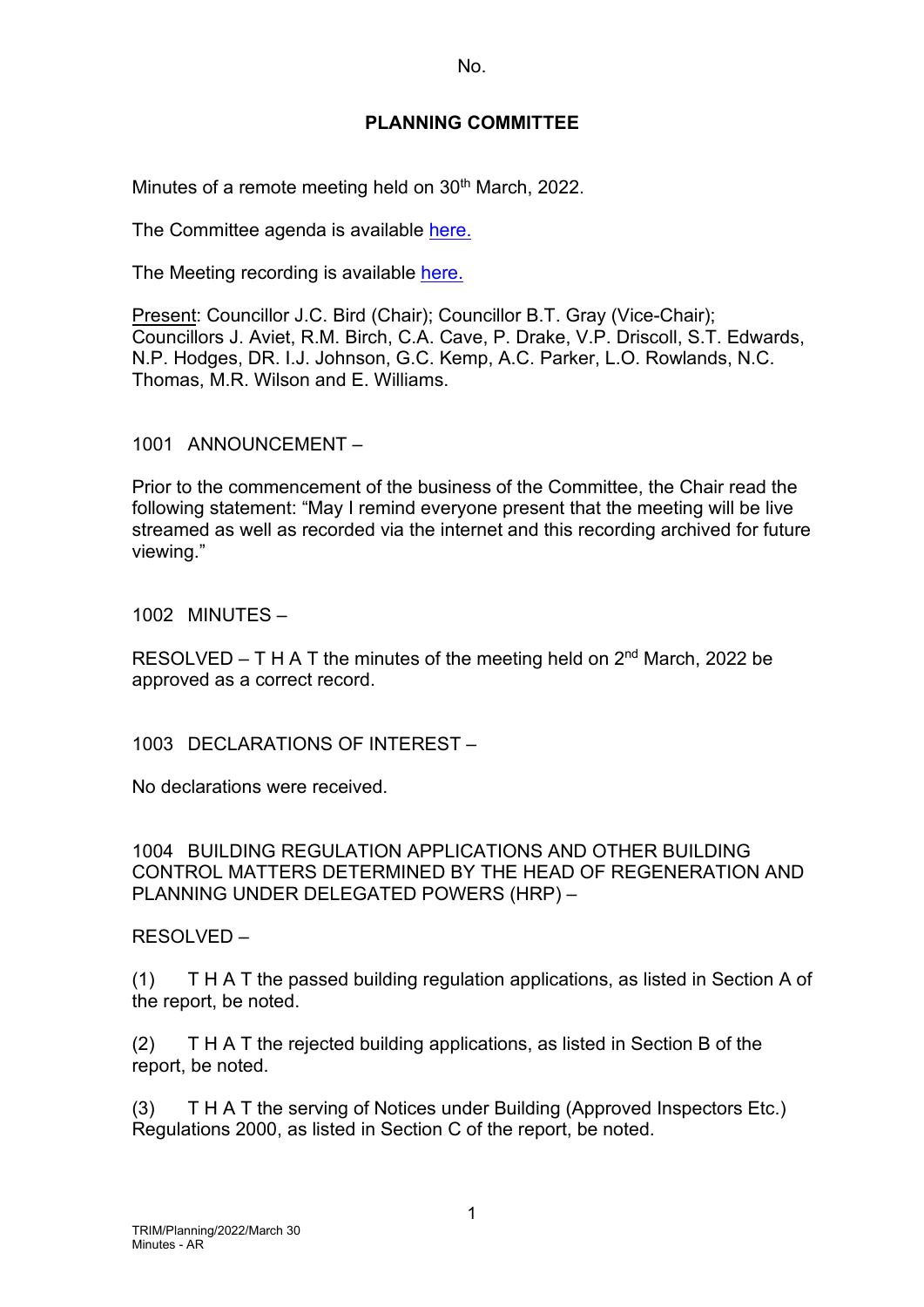No.

1005 PLANNING APPLICATIONS DETERMINED BY THE HEAD OF REGENERATION AND PLANNING UNDER DELEGATED POWERS (HRP) –

RESOLVED – T H A T the applications as outlined within the report, on pages 9 through 21, under the above delegated powers be noted.

1006 APPEALS (HRP) –

RESOLVED –

(1) T H A T the appeals received following the refusal of the Council to grant planning permission, as detailed in Section A of the report, be noted.

(2) T H A T it be noted that no Enforcement Appeals had been received, as set out in Section B of the report.

(3) T H A T the Planning Appeal Decisions, as detailed in Section C of the report, be noted.

(4) T H A T it be noted that no Enforcement Appeal Decisions had been received, as set out in Section D of the report.

(5) T H A T the statistics relating to appeals for the period April 2021 – March 2022, as detailed in Section E of the report, be noted.

1007 TREES (HRP) –

(i) Delegated Powers –

RESOLVED – T H A T the applications as outlined within the report on pages 27 to 29, as determined by the Head of Regeneration and Planning under delegated powers, be noted.

1008 PLANNING APPLICATIONS (HRP) –

RESOLVED – T H A T in pursuance of the powers delegated to the Committee, the following applications be determined as indicated and any other necessary action be taken.

**2021/01665/FUL** Received on 22 November 2021

(p30)

**APPLICANT:** Mr S Howes, Porthkerry House, Porthkerry, CF62 3BZ **AGENT:** Mrs Arran Dallimore C2J Architects and Town Planners, UNIT 1A, Compass Business Park, Pacific Road, Ocean Park, Cardiff. CF24 5HL

# **Porthkerry House, Porthkerry**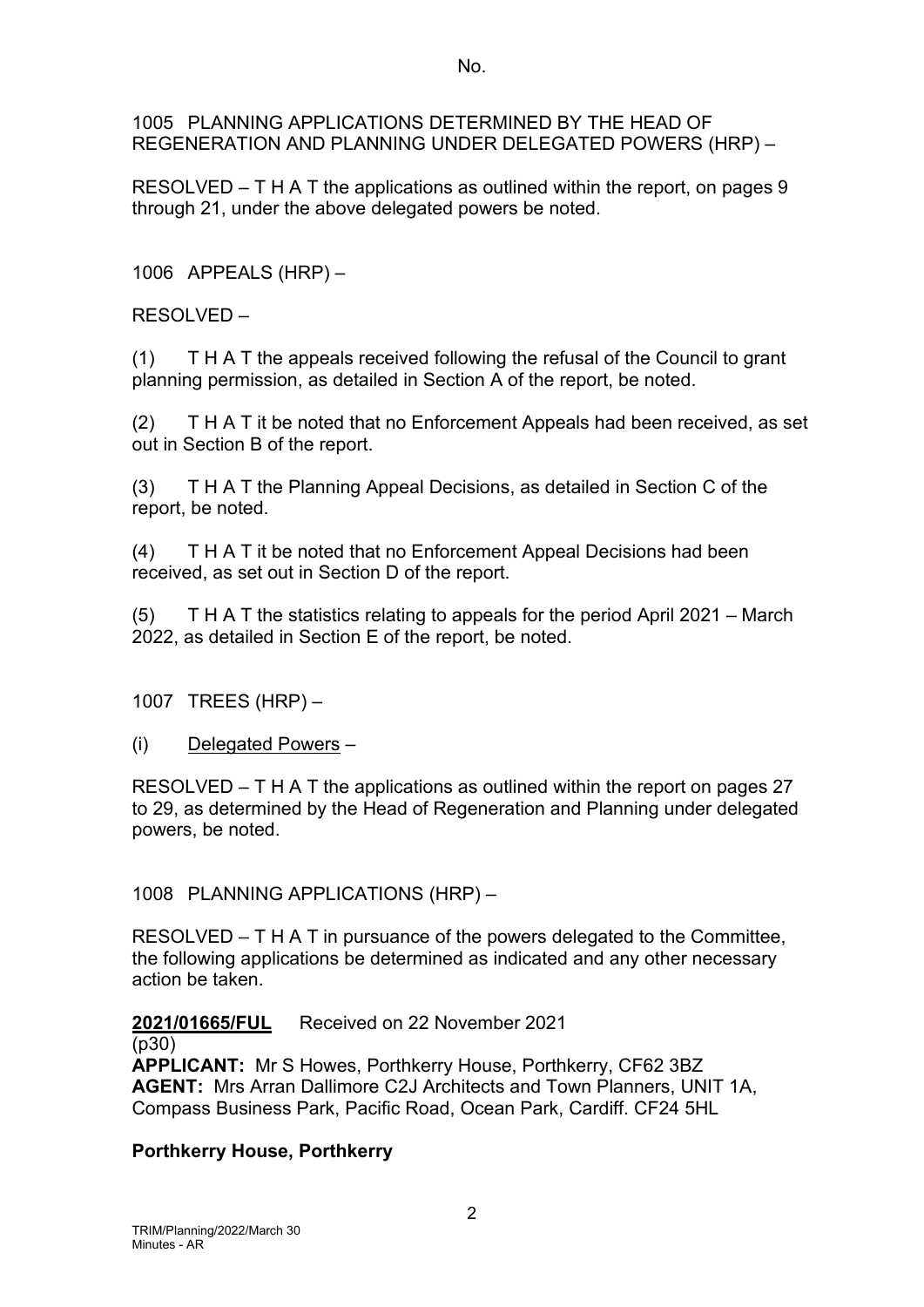No.

Retention of pool house and enclosed terrace

## RESOLVED –

(1) T H A T planning permission for the retention of the works be refused.

(2) T H A T the Monitoring Officer/Head of Legal and Democratic Services be authorised to serve an Enforcement Notice under Section 172 of the Town and Country Planning Act 1990 (as amended) to require:

- (i) The removal of the terrace that is the subject of the planning application.
- (ii) The re-instatement of the land within the root protection area to its former condition immediately prior to the commencement of the unauthorised works.

(3) T H A T in the event of non-compliance with the Notice, authorisation be approved to take such legal proceedings as may be required.

#### Reason for decision

The decision to refuse planning permission has been taken in accordance with Section 38 of The Planning and Compulsory Purchase Act 2004, which requires that, in determining a planning application the determination must be in accordance with the Development Plan unless material considerations indicate otherwise. The Development Plan for the area comprises the Vale of Glamorgan Adopted Local Development Plan 2011-2026 and Future Wales – the National Plan 2040.

It is considered that the decision complies with the Council's well-being objectives and the sustainable development principle in accordance with the requirements of the Well-being of Future Generations (Wales) Act 2015.

The appropriate marine policy documents have been considered in the determination of this application in accordance with Section 59 of the Marine and Coastal Access Act 2009.

The introduction of the terrace around the trunk and within the root protection area of the Holm Oak, which forms part of a wider ancient woodland, would be likely to result in the death of the tree and the loss of a substantial historic natural feature. The development would therefore be contrary to policy MD1 of the LDP (criterion 1, due to the impact on the character of this rural site), policy MD2 (criterion 10 due to the adverse impact on the existing landscaping features and criterion 12 due to the adverse environmental impacts of losing the tree) and Policy SP10 (due to harm to the natural environment/heritage) of the Vale of Glamorgan Adopted Local Development Plan 2011-2026, the Council's Trees, Woodlands, Hedgerows and Development SPG and the advice within Planning Policy Wales 11.